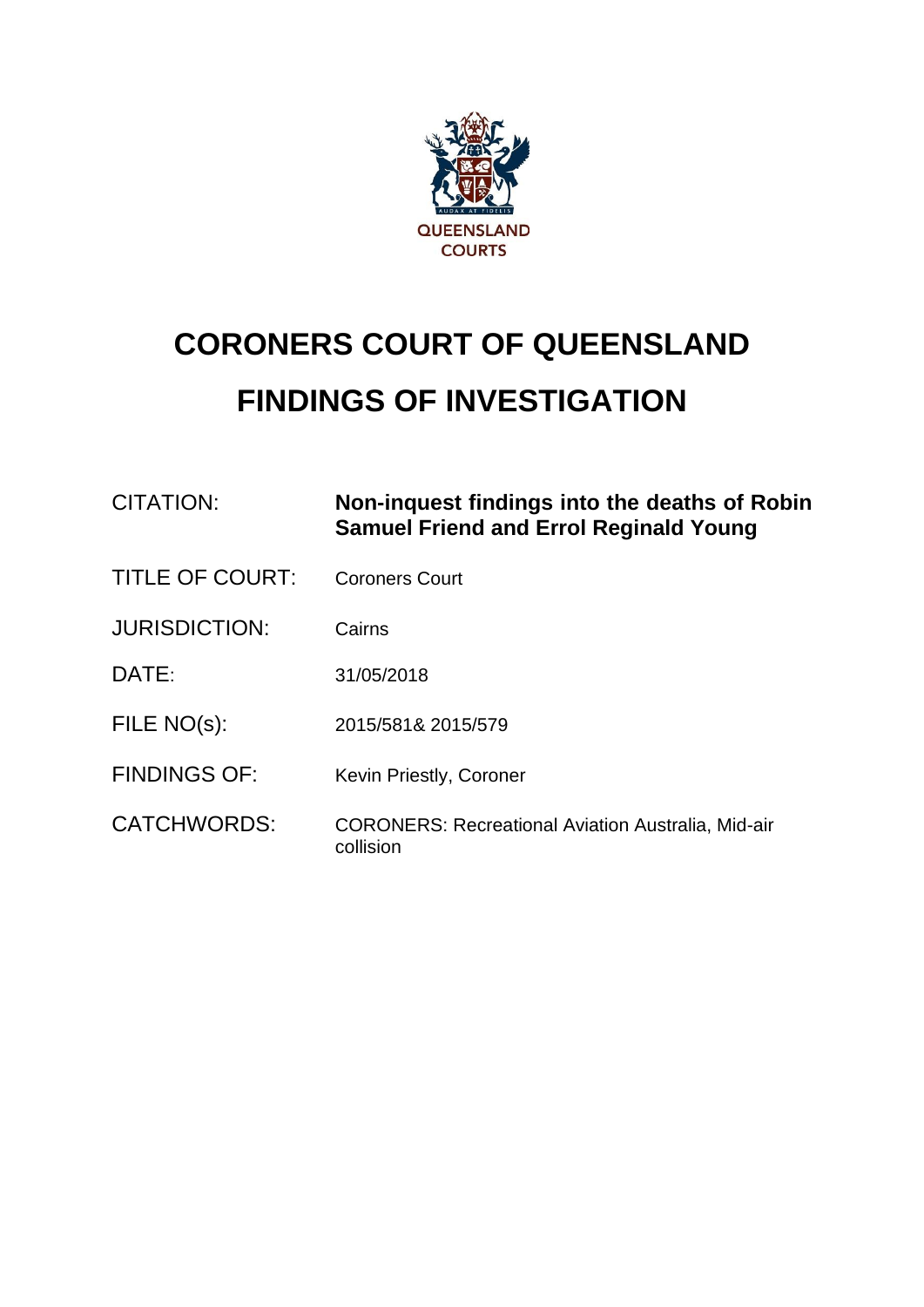#### **Introduction**

At about 11am on Tuesday 10 February 2015, Robin Friend piloting a Thruster aircraft and Errol Young piloting a Drifter aircraft, departed Donnington Airpark near Townsville for flights in the local area. They failed to return and a search was initiated. At about 9am on Wednesday 11 February 2015, the severely damaged aircraft were found on Lansdowne Station in close proximity and the pilots were deceased.

Autopsies confirmed both men died due to multiple injuries due to the accident.

A coroner is required to investigate and make findings about who died, when the person died, where the person died, how the person died and what caused the person to die. A coroner must not include in the findings any statement that a person is or may be guilty of an offence or civilly liable for something.

In the course of better understanding 'how' the deaths happened, a coroner can consider if there are lessons that might be learnt to prevent deaths in similar circumstances.

I was assisted in the course of considering my findings by reports of investigations by the Forensic Crash Unit within the Queensland Police as well as investigators from Recreational Aviation Australia (RAA). The RAA team comprised Mr Darren Barnfield, National Technical Manager, and Mrs Jill Bailey, National Operations Manager.

There were no witnesses to the incident so the focus of the investigation was on what might be discerned from the wreckage and earlier witnesses accounts of the aircrafts movements.

#### **Disclosure**

Before continuing with my findings, it is important that I disclose my current membership of RAA started when I commenced recreational flight training. I now hold a recreational pilot certificate with various endorsements. Membership is mandatory for eligibility to hold a recreational pilot certificate. My activities as a member were limited to satisfying requirements necessary to obtain and retain that certificate. I also hold a Private Pilot Licence issued by CASA, an authority that delegated certain functions relating to aviation safety to RAA. I do not consider these facts gives rise to a conflict of interest in coronial investigations involving persons or aircraft in respect of which RAA or CASA has jurisdiction.

#### **Context**

Mr Friend the pilot of the Thruster, obtained his RAA Pilot Certificate on 3 December 1994 and had a total of 3744 hours (as at 29 January 2015). He completed a Biennial Flight Review on 7 February 2015.

The autopsy showed Mr Friend (72) had some cardiac abnormality but no evidence suggestive of immediate incapacity.

The Thruster aircraft has an engine mounted in 'tractor' configuration, meaning it is mounted forward of the cockpit on the main boom and above the pilot. It is constructed mainly of aluminum tubes with fabric covering, has a fiberglass pod around the cockpit and strutted wings. It was equipped with a 50hp Rotax 503 two stroke engine. Mr Young purchased the aircraft in 2010. The Thruster aircraft was first registered with RAA in 1988.

Mr Young, the pilot of the Drifter, obtained his RAA Pilot Certificate on 7 November 2013 and had a total of 95.3 hours (as at 31 January 2015). He completed a Biennial Flight Review on 31 December 2014.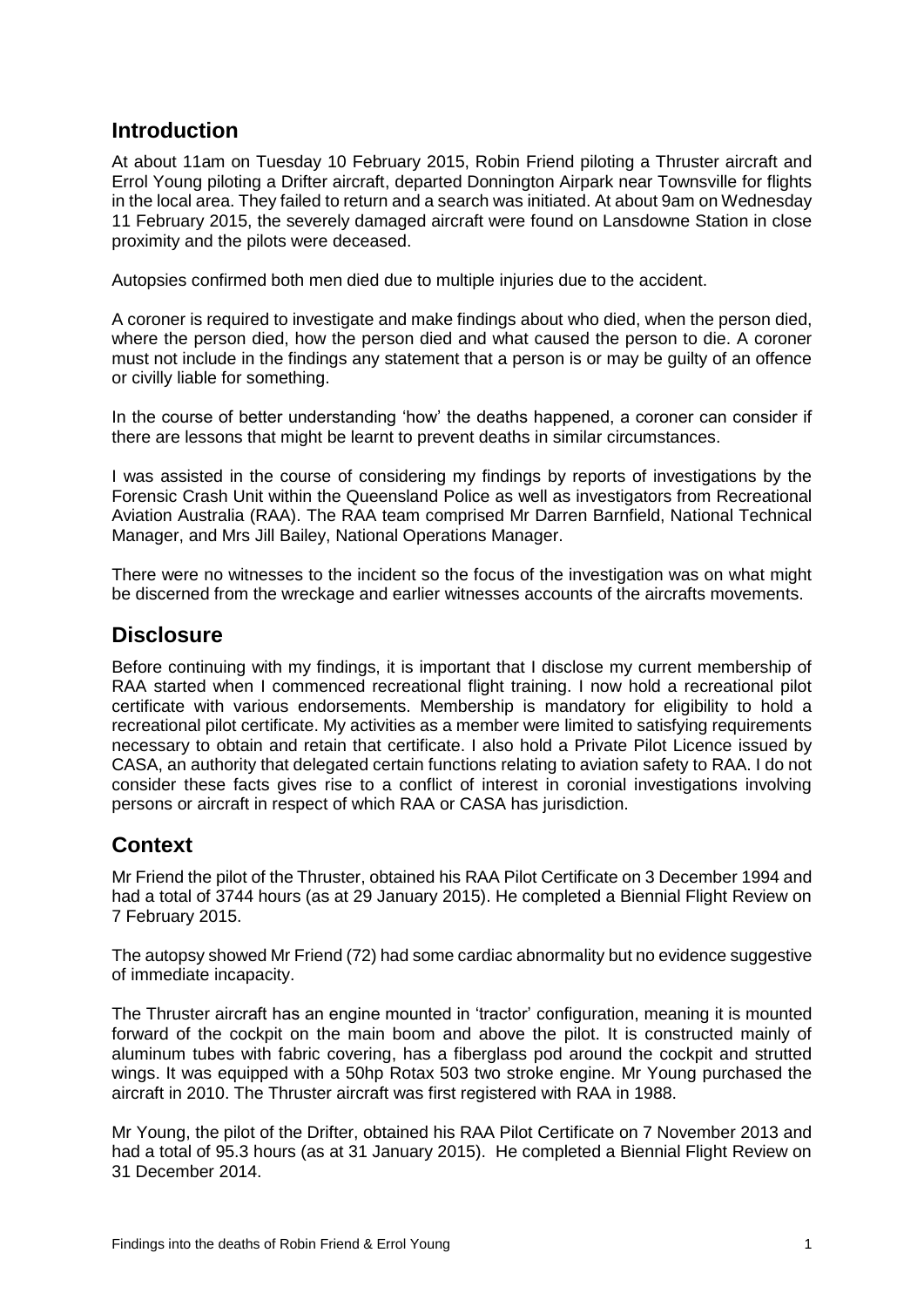The autopsy showed Mr Young (68) had some coronary artery disease consistent with his age but otherwise was free of natural disease.

The Drifter aircraft is configured with the engine in 'pusher' configuration, meaning the engine is mounted behind the pilot and passenger. While the Drifter also uses aluminum boom tubes, the wings are held in position with wire stays from above and below the wing surfaces attached to a king post. These wire stays act in the same manner as wing struts, holding the wings in equilibrium. It was equipped with a 64 horsepower Rotax 582 two stroke engine and first registered with RAA in 1992.

## **Scene investigation**

Investigators from police and RAA attended and conducted a scene investigation. The scene was located about 7km south of the point of departure (Donnington Airpark, Woodstock) at a point between the Flinders Highway (east of the site) and Manton Quarry (west of the site) on Lansdown Station.

The investigators assessed the debris fields, damage sustained, likely trajectories and velocities, impact marks on the ground, and presence of high voltage transmission lines about 250m to the south of the scene. I am assisted in my review of the evidence by photographs and a scale plan showing relative positions of significant wreckage and debris.

Investigators noted:

- Most of the wreckage of the Drifter was facing a southerly direction with extensive damage. Mr Young was situated in the pilot's seat with his upper body lying on the wreckage. About 1m to the west of the wreckage was the nose cone and larger section including a wing. The engine was found 25m to the south east.
- The wreckage of the Thruster was about 30m to the south east of the main wreckage of the Drifter, and extensively damaged. The wings were close together and above the main body of the aircraft. Some of the stay wires from the wing to fuselage were no longer connected. Mr Friend was found in the front seat. There were numerous parts of aircraft strewn, primarily to the north and north east of the scene.

Inspection of the power lines about 250m to the south of the scene revealed no contact damage. Later investigation with the power authority revealed no incident or outages involving the wires.

The proximity of the aircraft and other features indicated to investigators there was a mid-air collision. The two underside left wire stays of the Drifter were severed and showed evidence of black paint transfer. The propeller of the thruster had a black painted finish. The propeller was reduced to splinters of timber scattered across a wide area with only the hub remaining in the mount.

## **ATSB technical assistance**

The Australian Transport Safety Bureau provided technical assistance to RAA in examining and reporting on the damage to the Thruster engine boom and the Drifter flight wires. The purpose of the examinations was to better understand why the boom and flight wires failed. As to the Thruster engine boom failure, the ATSB reported:

- All of the fractures displayed characteristics consistent with ductile overstress;
- There was no evidence of pre-existing cracks or other defects; and
- The crack on the engine boom likely occurred during the accident as a result of stress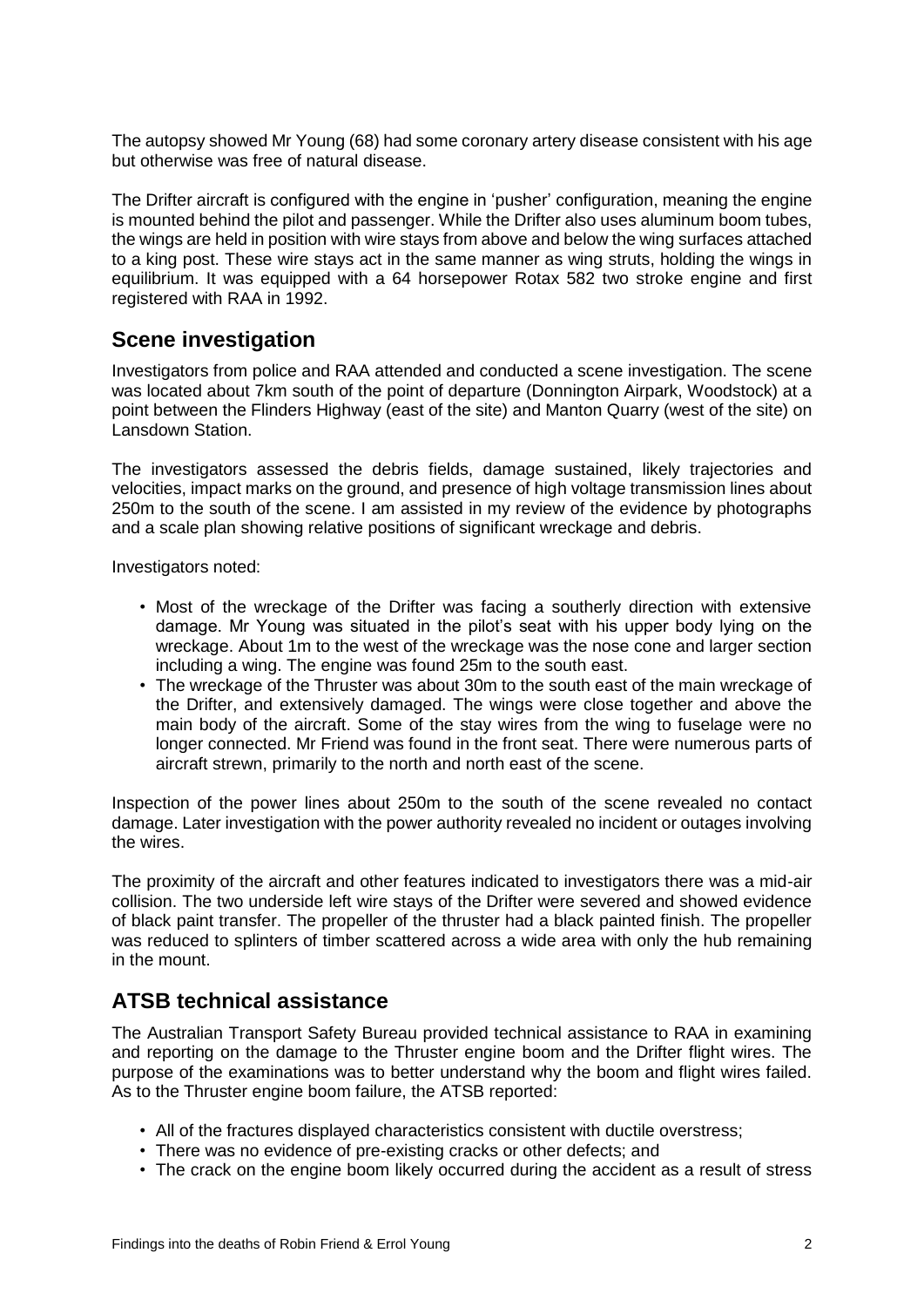concentration caused by the bolt.

As to the Drifter stay wires, the ATSB reported:

- Majority of wires exhibited angular flat-plane fracture surfaces, or necking;
- The necked wires are indicative of tensile overstress (wire stretched to failure);
- The wires with angular fracture surfaces suggest overstress due to a combination of tensile and transverse loads (forces acting along the wire and perpendicular to the wire).

ATSB concluded the flight wires of the Drifter failed in overstress due to loads acting along and perpendicular to the wires; and all fractures to the engine boom and associated members of the Thruster occurred due to overstress with no evidence of prior damage.

## **RAA investigation and analysis**

The engines of the aircraft were recovered and mechanically tested. After making minor repairs or modifications to remedy damaged parts, each engine was started on a test stand and found to operate satisfactorily.

RAA investigators concluded the propeller of the Thruster severed the two underside left wire stays of the Drifter, the left wing folded and the Drifter became uncontrollable. On contact with the wire stays, the Thruster propeller disintegrated. The engine instantly over-revved sending violent and destructive vibrations and shuddering through the airframe rendering it uncontrollable and causing it to break up before impact.

I accept the evidence supports this conclusion. The issue now becomes how and why did the aircraft have a mid-air collision? There were no witnesses to the incident. Although contact between the propeller of the Thruster with the underside left stay wires of the Drifter logically places the Thruster below the Drifter, it gives no clue about the movements of each aircraft relative to the other prior to that point.

#### **Earlier movements**

The aircraft departed about 11am. A witness driving from Calcium to Townsville (headed north) recalls he was positioned near the intersection with Bidwili Road (just over 3km south of Donnington Airpark) when he saw the aircraft to his left about 300-400m away. They were flying straight and level, about 50m apart and headed in a southerly direction. This sighting was about midway between the departure point and the crash scene. This witness reported it was overcast but not raining.

Another witness at 44 Chenoweth Road, a little further south but not far from the first witness' position, saw an ultralight and heard another (but not sighted) headed towards some dark, rain bearing clouds about 11.30am. This sighting was generally between the departure point and crash scene although nearer the latter.

Witnesses in the same general location reported that about lunch time, it was overcast with 'misty rain' in the area where the aircraft were last sighted.

Although investigators accessed weather from official sites, those sites were not sufficiently close for the information to be reliable.

The report from the Search and Rescue Coordinator includes a report that a person at Donnington advised AMSA that a note was found saying 'Errol Robin Reid River Haughton Return'. I note the Flinders Highway crosses Reid River (which runs into the Haughton further downstream) at a point about 12km south of the crash site. I also note that notwithstanding the media attention given to this matter immediately after the incident, and that witnesses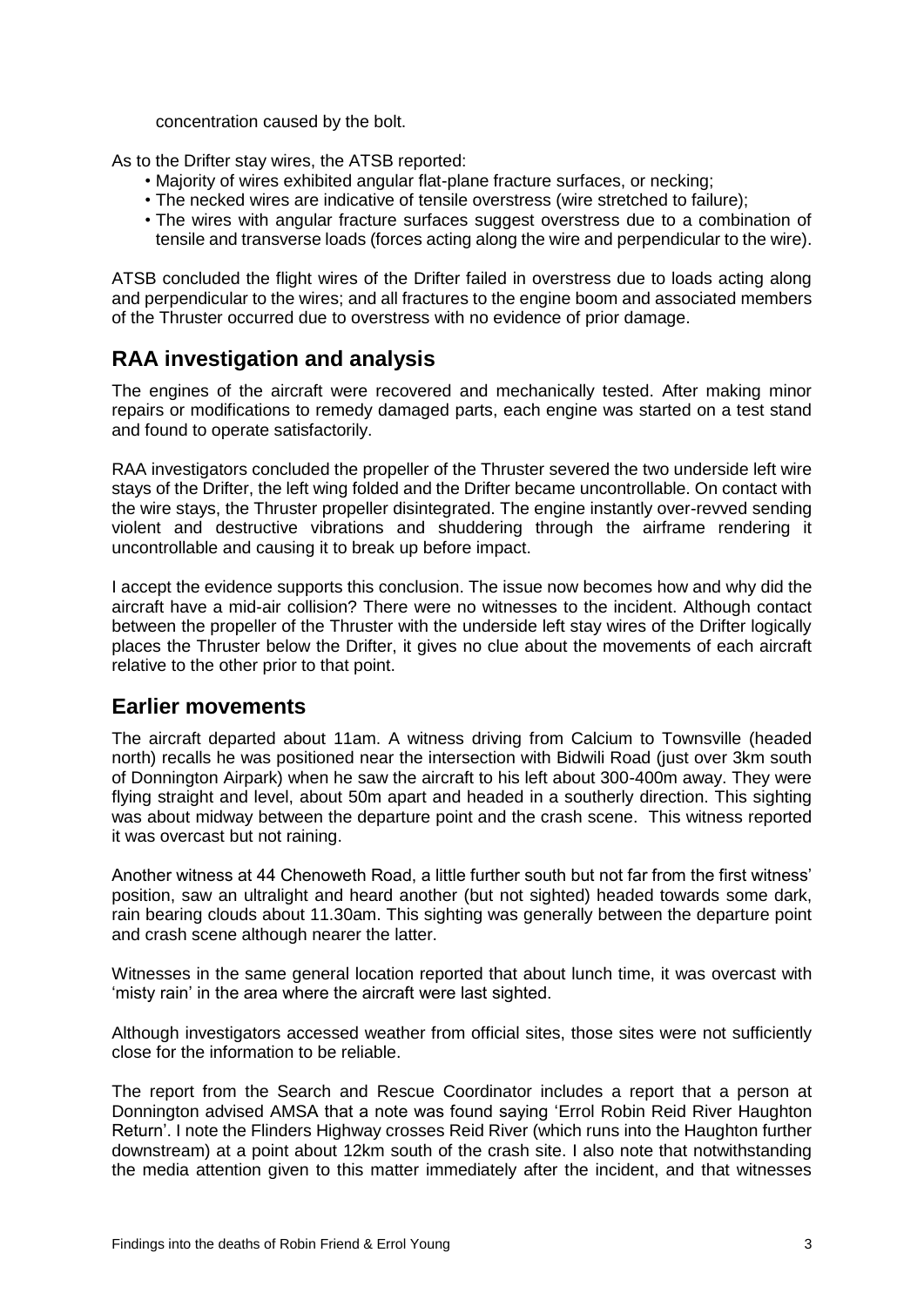came forward with sightings between departure point and crash site; there were no sightings reported further south than the crash site.

## **Conclusion**

I am satisfied that investigators exhausted relevant lines of investigation and no further investigation is likely to assist me in better understanding what happened and why.

I find Mr Friend and Mr Young died on Tuesday 10 February 2015 at Lansdown Station due to injuries sustained when their aircraft came into contact in midair. The propeller of the Thruster piloted by Mr Friend severed the two underside left wire stays of the Drifter piloted by Mr Young, the left wing folded and the Drifter became uncontrollable. On contact with the wire stays, the Thruster propeller disintegrated. The engine instantly over-revved sending violent and destructive vibrations and shuddering through the airframe rendering it uncontrollable and causing it to break up before impact.

The movements of the aircraft prior to contact was unable to be discerned. Mr Friend and Mr Young were seen flying in company about 50m apart earlier in the flight. There are a number of potential factors that might have influenced the decisions of each pilot during the final movements of the aircraft before contact. Depending on their height, there was the high voltage powers lines about 250m away, there was rising and changing terrain (flat fields to rough 'tiger' country) and a common destination. There were reports of deteriorating weather with condensation coming from the direction in which they were travelling.

Flying in company is popular amongst pilots of aircraft of this nature. It should be acknowledged and understood that the witnesses did not see any flying of these aircraft to suggest formation flying, that is flying together as if one aircraft with regard to navigation and control. The RAA, in recognition of the opportunity to provide guidance to its membership, provided me with a publication in draft it proposes to distribute to its membership. The publication is entitled *Flying in Company*. It lists the hazards associated with flying in company and useful strategies for mitigating the risk with an emphasis on maintaining separation, frequent communication and contingency plans in the event of loss of contact/sight. I commend the publication to the membership.

During the course of this and other coronial investigations, it has come to my attention there is a serious structural anomaly in the legislative framework surrounding the important function of safety accident investigation that RAA performs. The key points are:

- RAA is a company limited by guarantee registered with Australian Securities and Investments Commission.
- CASA has delegated to it the administration of a specific category of light aircraft.
- ATSB does not normally investigate fatal incidents involving RAA administered aircraft.
- RAA has developed policies and procedures to support qualified staff to investigate aircraft incident including fatalities.
- All aviation organisations support the need for comprehensive and high quality investigations and reporting to extract and disseminate lessons to be learnt.
- Where ATSB investigations and reports are supported with powers and protections provided through the Commonwealth Australian Transport Safety Investigations Act (ATSI), RAA investigations are not similarly supported. Most importantly, the findings of ATSB investigations can be reported with legal protection from threats of or actual civil action e.g. defamation, but not RAA.

I have no power to make a recommendation in this matter unless I convened an inquest. However, an inquest is not otherwise necessary to make the required findings. Therefore, in the absence of that power, I make the following observations: